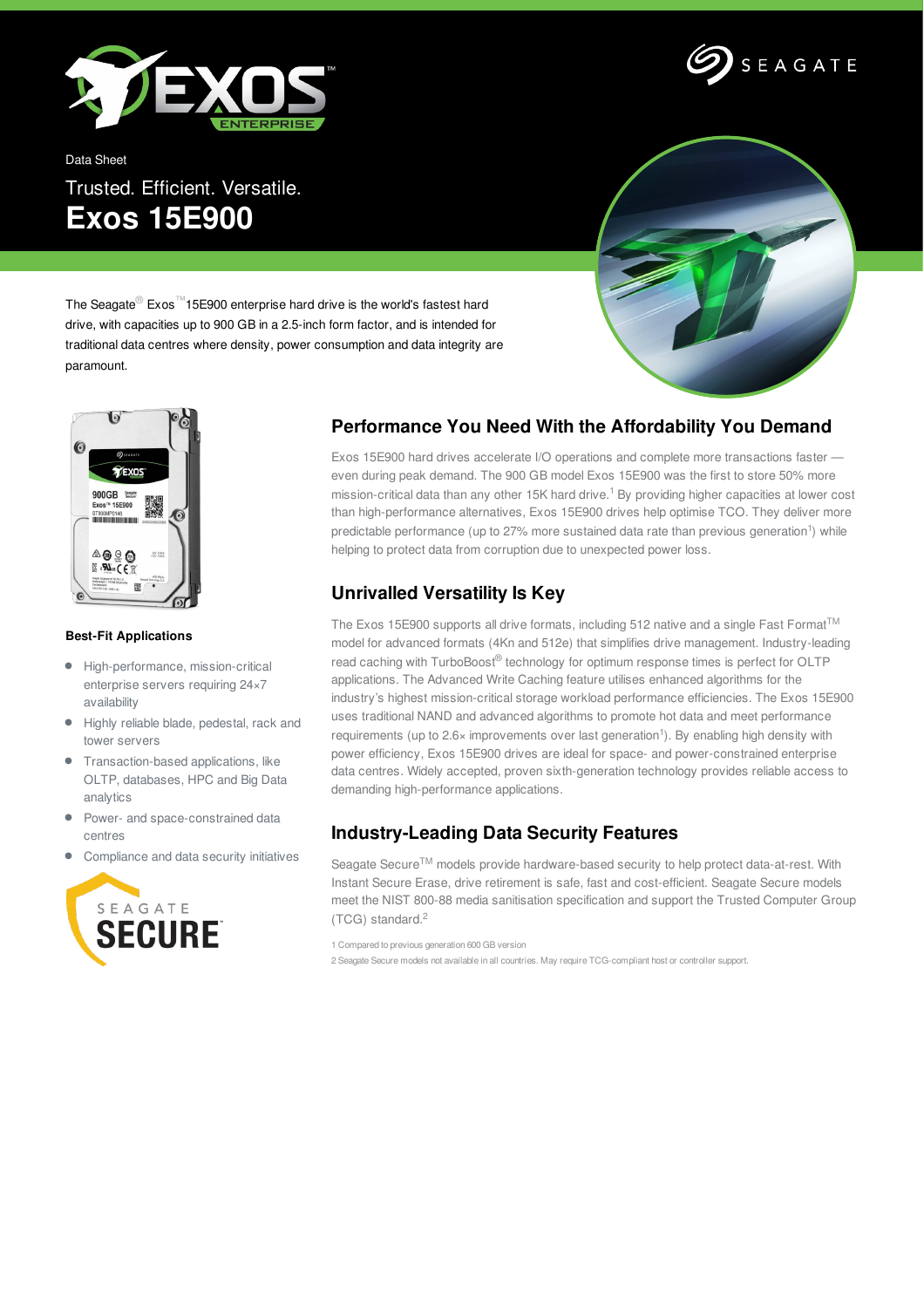



| Specifications                                                 | 512 Native                      |                                 |                                |
|----------------------------------------------------------------|---------------------------------|---------------------------------|--------------------------------|
| Capacity                                                       | 900GB                           | 600GB                           | 300GB                          |
| Standard Model <sup>1</sup>                                    | ST900MP0006                     | ST600MP0006                     | ST300MP0006                    |
| Seagate Secure[superscript™] Model (SED) <sup>1,2</sup>        | ST900MP0016                     | ST600MP0016                     | ST300MP0016                    |
| Seagate Secure FIPS 140-2/Common Criteria Model <sup>1,2</sup> | ST900MP0126                     | ST600MP0026                     | $\qquad \qquad -$              |
| Performance                                                    |                                 |                                 |                                |
| Average Latency (ms)                                           | $\overline{c}$                  | $\overline{c}$                  | $\overline{c}$                 |
| Sustained Transfer Rate (Outer to Inner Diameter, MB/s)        | 300 to 210                      | 300 to 210                      | 300 to 210                     |
| Mixed Workload Performance (at 5ms)                            | 405                             | 425                             | 445                            |
| Max. Instantaneous Transfer Rate (SAS dual port) MB/s          | 2,400                           | 2,400                           | 2,400                          |
| Cache, Multi-segmented (MB)                                    | 256                             | 256                             | 256                            |
| Interface                                                      | 12 Gb/s SAS                     | 12 Gb/s SAS                     | 12 Gb/s SAS                    |
| Intelligent NAND Endurance Management                          | No                              | No                              | No                             |
| Features                                                       |                                 |                                 |                                |
| Fast-Format Models                                             | No                              | No                              | No                             |
| TurboBoost <sup>®</sup> Enhanced Read Caching                  | No                              | No                              | No                             |
| Advanced Write Caching                                         | Yes                             | Yes                             | Yes                            |
| Low Halogen                                                    | Yes                             | Yes                             | Yes                            |
| PowerChoice <sup>166</sup> Idle Power Technology               | Yes                             | Yes                             | Yes                            |
| Hot Plug Support                                               | Yes                             | Yes                             | Yes                            |
| Organic Solderability Preservative                             | Yes                             | Yes                             | Yes                            |
| Digital Sensors for Humidity                                   | Yes                             | Yes                             | Yes                            |
| Configuration/Reliability                                      |                                 |                                 |                                |
| Discs/Heads                                                    | 3/6                             | 2/4                             | 1/2                            |
| Non-recoverable Read Errors per Bits Read, Max                 | 1 per 10E16                     | 1 per 10E16                     | 1 per 10E16                    |
| Annualised Failure Rate (AFR)                                  | 0.44%                           | 0.44%                           | 0.44%                          |
| Limited Warranty (years) <sup>3</sup>                          | $\sqrt{5}$                      | 5                               | 5                              |
| Power Management                                               |                                 |                                 |                                |
| Typical Op $(A) + 5V/ + 12V$                                   | 0.44/0.45                       | 0.43/0.42                       | 0.44/0.39                      |
| Average Idling Power (W)                                       | 5.7                             | 5.8                             | 4.7                            |
| Average Operating Power (W)                                    | 7.6 W                           | 7.2 W                           | 6.9W                           |
| Environmental                                                  |                                 |                                 |                                |
| Ambient Temperature, Operating (°C)                            | $5^{\circ}$ C $-55^{\circ}$ C   | $5^{\circ}$ C $-55^{\circ}$ C   | $5^{\circ}$ C – $55^{\circ}$ C |
| Ambient Temperature, Non-operating (C°)                        | $-40^{\circ}$ C $-70^{\circ}$ C | $-40\degree$ C - 70 $\degree$ C | $-40\degree$ C $-70\degree$ C  |
| Temperature Change Rate/Hr, Max (°C)                           | 20                              | 20                              | 20                             |
| Relative Humidity, Non-condensing (max gradient 20%/hour)      | $5% - 95%$                      | $5% - 95%$                      | $5% - 95%$                     |
| Shock, Max. Operating: 11ms (Gs)                               | 40                              | 40                              | 40                             |
| Shock, Max. Non-operating: 2 ms (Gs)                           | 400                             | 400                             | 400                            |
| Vibration, Operating, <400 Hz (Gs)                             | 0.5                             | 0.5                             | 0.5                            |
| Vibration, Non-operating: <500 Hz (Gs)                         | 2.4                             | 2.4                             | 2.4                            |
| Physical                                                       |                                 |                                 |                                |
| Height (in/mm, max) <sup>4</sup>                               | $0.591$ in/15 mm                | 0.591 in/15 mm                  | 0.591 in/15 mm                 |
| Width (in/mm, max) <sup>4</sup>                                | 2.75 in/69.85 mm                | 2.75 in/69.85 mm                | 2.75 in/69.85 mm               |
| Depth (in/mm, max) <sup>4</sup>                                | 3.955 in/100.45 mm              | 3.955 in/100.45 mm              | 3.955 in/100.45 mm             |
| Weight (lb/g)                                                  | 0.48 lb/218 g                   | 0.486 lb/220 g                  | 0.474 lb/215 g                 |
| Carton Unit Quantity                                           | 40                              | 40                              | 40                             |
| Cartons per Pallet / Cartons per Layer                         | 60/10                           | 60/10                           | 60/10                          |

1 512 Emulation and 4K Native models will provide a higher level of performance in 4K-aligned systems. 4Kn/512e drives ship in 512 emulation mode but can be reformatted to 4Kn with Fast Format feature.

2 Seagate Secure Drives (SED) and FIPS 140-2 Validated drives are not available in all models or countries. May require TCG-Compliant host or controller support. In addition, some models require ordering through invoice SP customers. Contact your Seagate sales representative.

3 Warranty period is either 5 years or when the device reaches the Total TBW Over Warranty Period, whichever comes first.

4 The drive physical dimensions conform to the Small Form Factor Standard (SFF-8201) found at www.sffcommittee.org. For connector-related dimensions, see SFF-8223.